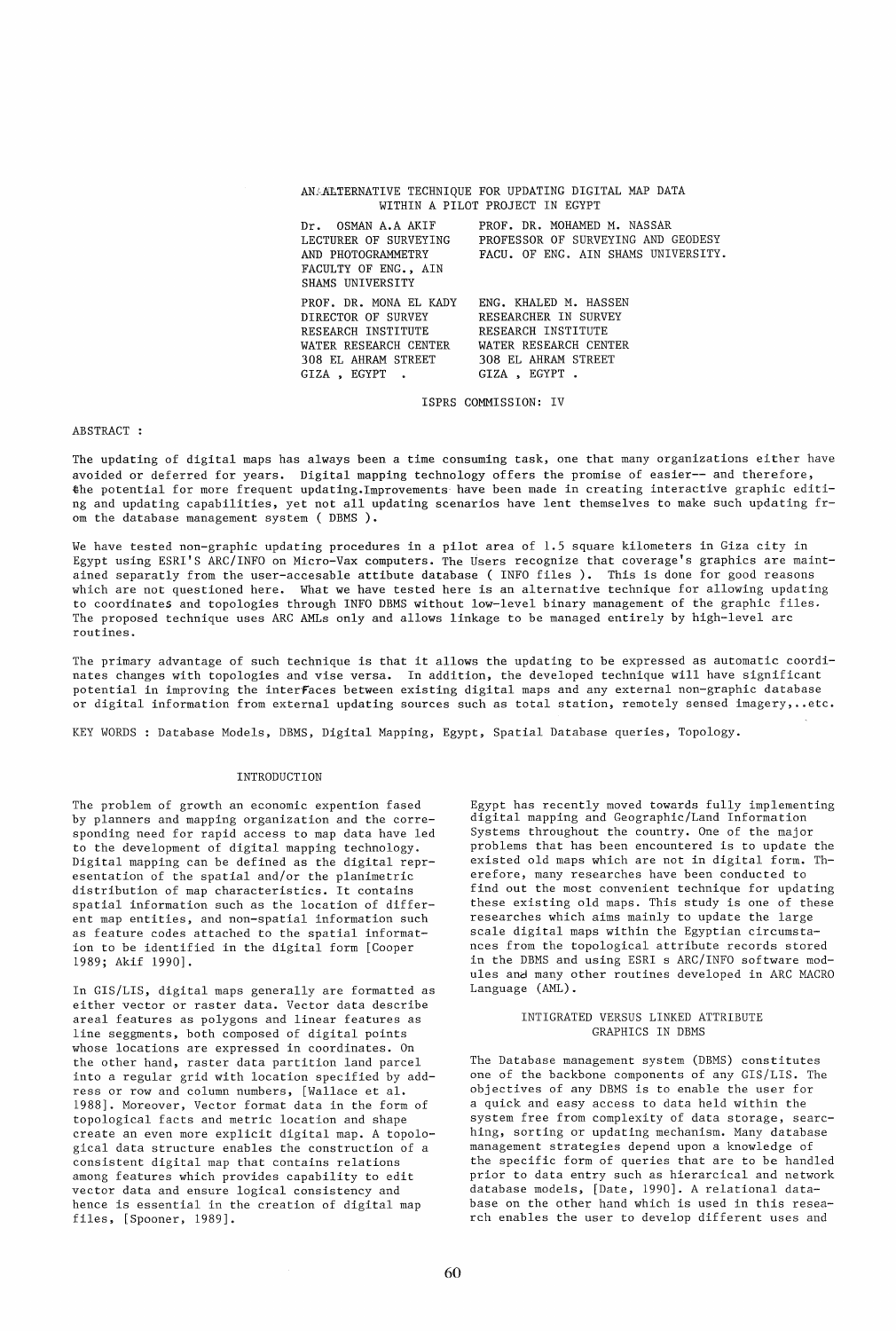combination of uses of the data after entry has taken place. It does this by maintaining data in form of tables which are collection of rows and columns. The rows are termed records or tuples while the columns within a row are termed the field of the tuple. We can combine two or more of these tables by grouping them based upon common references for the purpose of updating the database, [Stanlay, 1989].

The major controversial element in GIS is the linkage between geometric data and feature attribute data, [Herring, 1989b]. The classical approach is to split the two data types which usually creates a gap that must be hurdled every time a combined spatial edit or query is executed. The other extreme appraoch is to place all attribute and geometric information in the same DBMS. This latter appraoch simplifies the GIS system and makes realtime topological maintenance. This means that topology is always valid and can be changed without reconstructing the whole topological attribute files. Besides, a single DBMS for attribute and geometric information provides a possibility of integrated spatial-attribute queries (Ad-hoc query) from the DBMS, [Herring, 1989a].

In this study, we have used ARC/INFO software package which separates the topological attribute files (AAT & PAT INFO files) from the graphic files, [Morehouse, 1989]. Thus, any topological attributes updating can not be interpreted as graphic results. Also, although ARC cartographic package does allow some attribute manipulation, it is not optimized for this task. It does however provide very powerful graphic processing capabilities which may be extended through its internal Macro language (AML or SML). Thus, if we are able to perform searches and updating of topological attributes behind a powerful graphic cartographic interface, we are able to assemble the major components of GIS using tools which are familiar to us and which can be turned to our particular requirements, [Chapman et al., 1989].

Various facets connected with digital data acquisition, handling and updating are dealt with in several literatures, [Nassar et al., 1992].Becuase the scope of this paper is limited, the emphasis is placed on the most pertinent technical issues for updating the captured digital map data using  $a$ proposed updating technique from the DBMS. However digital data acquisition, handling and the coventional techniques for updating digital map data will be first outlined.

## DIGITAL DATA ACQUISITION, RECOVERY AND CLASSIFICATION IN EGYPT

For testing the proposed updating technique for large scale digital map, a map of scale 1:2500 for a pilot area called Beni Magdoul village has been chosen in Giza city in Egypt. This village has an area of approximately 1.5 square kilometers. The choice of this area in particular is due to the existence of a variety of features such as roads) buildings, cultivated lands and irrigation and drainage networks. The digital data acquisition, handling and updating processes in this study have been carried out using ARC/INFO software modules and a number of routines in a pac kage developed in this study in AML language and called AUDIGMAP. ASU, [Hassen, 1992]. The various options and their functions available in this package along with their integration with ARC/INFO commands and modules as achieved in this research are included

in figure (1).

The digital data acquisition and handling processes through this study can be summarized as follows: - Digitizing the hardcopy map for the chosen pilot area using a manual digitizer. - Building the topolgical attribute files (AAT &

PAT INFO files) using the clean command in ARC/ INFO software.

- Handling the encountered digitizing errors using the technique shown in figure (1) which involves a routine (option 2 in the developed package) to detect and correct the overshoot arcs and the undershoot arcs in the digitized data automatically. - Reconstructing the topolgical attribute files using the build command in ARC/INFO software. - Classifying map entities in terms of their land uses or functions automatically using option (3) in the developed package. Finally, the digital data are recovered from the cartographic and geometric errors and thus be ready to be updated, [Nassar et al., 1992].

THE PROPOSED ALTERNATIVE TECHNIQUE VESUS COVENTIONAL TECHNIQUES FOR UPDATING DIGITAL DATA

Without accurate information about the lands and waters, and without an up-to-date information of country's lands resources and their boundaries, the government and the people are handicapped in controlling their own destiny. It is not possible to make the best use of the land and natural wealth, or to prevent its mis-use, without good-up -date factual knowledge of the country and its features, [Meyor, 1991]. Digital mapping technology offers the promise for easier and more frequent updating which has great potential in practice. With digital map technology, continuous maintenance of data files can take place. In addition, the map user can be provided with the most up-todate data available. Thus, it seems rational to anticipate that there will be an increasing transition from the traditional technique for map updating to update the existing digital database, [Makarovic, 1982].

The updating of digital map has usually traditionally been performed through one of the following approaches, [EI-Shiemy, 1990]: - A new photo vesus digital map file (figure 2). - A new large scale map vesus digital map file (figure 3). The updating scenario of digital maps within the above approaches is based upon updating the geometric attribute file (graphic file) and then updating the corresponding topological attribute records that are stored in the associated database files. Nowadays, tremendous improvements have been made within these approaches to increase the graphic editing capabilities. However, none of these approaches tried to make such updating from the topological attribute records using the DBMS. This may be due to the available traditional sources of updating maps such as classical survey-

The recent achievements in the field of database technology and its current powerful capabilities gave reason to reconsider the currently used map updating techniques and promote further development to them. This has been motivated by the recent sources of updating data in digital form such as total station surveys and remotely sensed imagery supplemented by the immeasurable capabilities of digital computers. Therefore, the main concern here is to present a non-graphic procedure

ing techniques and areal photography.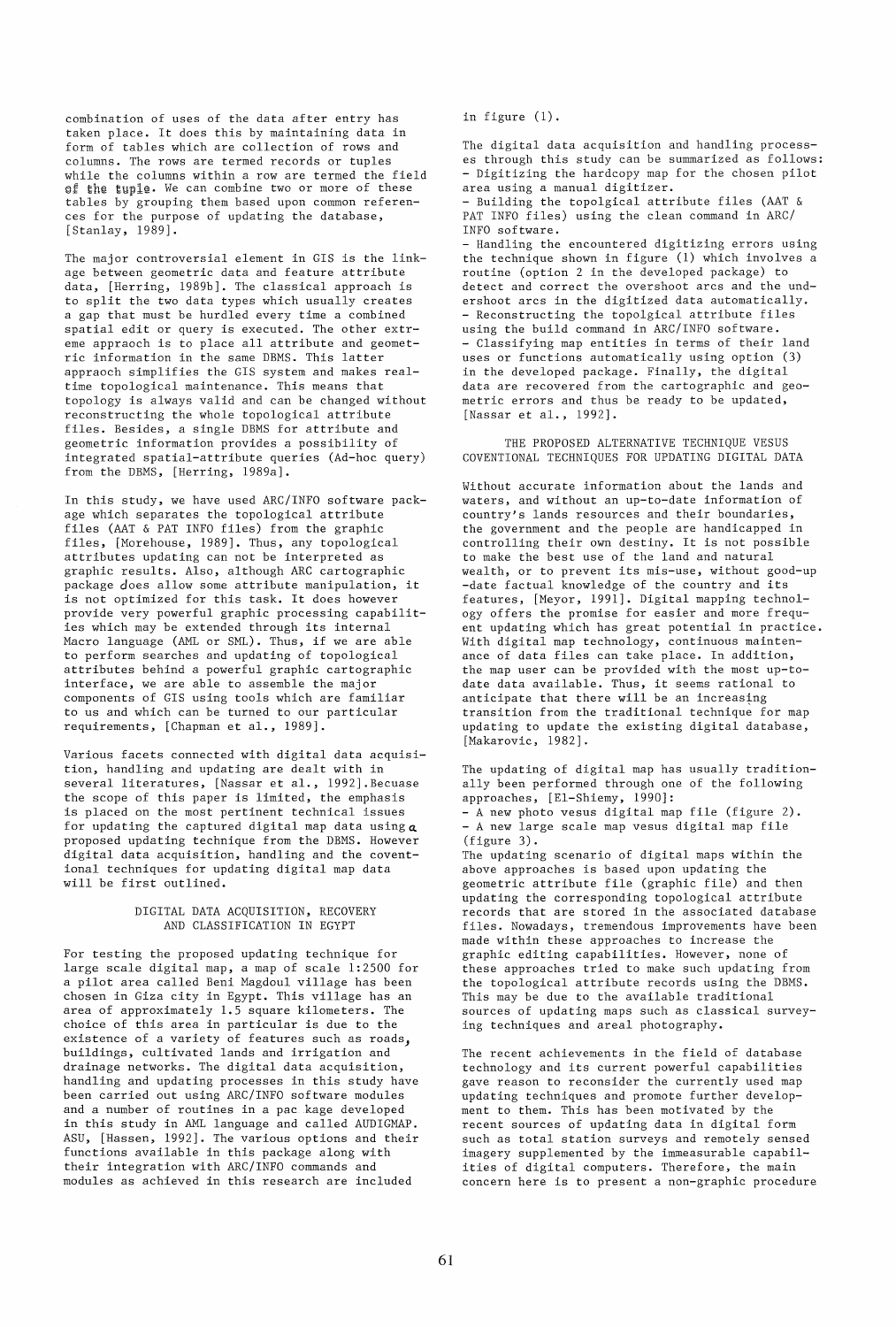

Figure (1) "The Various Options In The Developed Macro Package And ARC/INFO Modules For Digital Data Processing, Manipulation and Updating"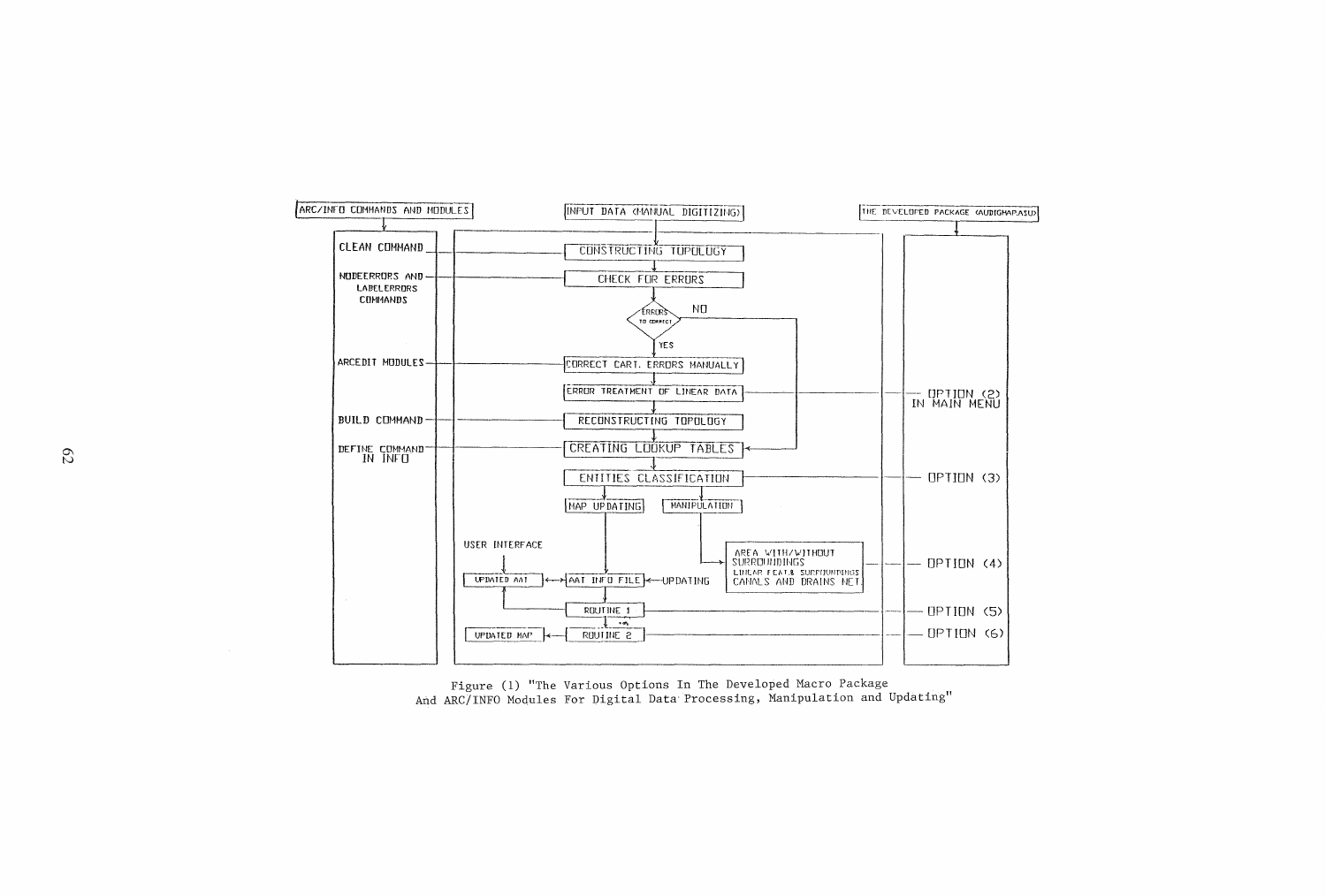

Figure (2) "Updating Of Digital Map Using New Photo"



Figure (3) "Updating Of Digital Map Using New Large Scale Map"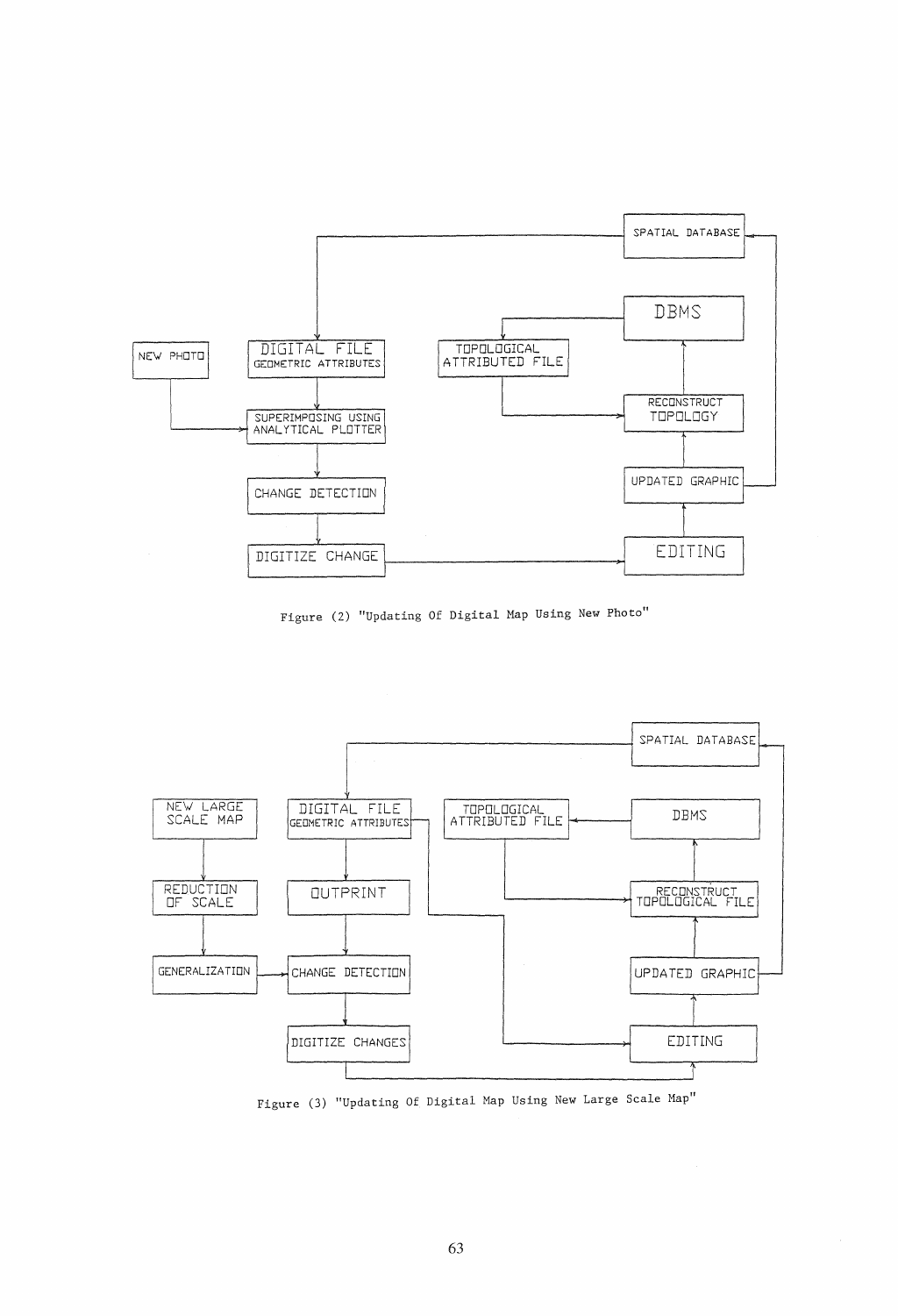for updating digital map from the DBMS and its applications to the current circumstances of large scale maps in Egypt.

It is cleared that the current used approaches for updating digital maps depend mainly on the digitization process for the detected changes. This can be generally be accomplished using a stereo-plotter and a manual or automatic digitizer. In addition to the high cost and time consuming required for making such digitization, the process of detecting the changes especially in the case *of* using a new photo approach requires professional skills for making such detection. Moreover, these approaches take also a lot of time in its lengthy graphic technique which eventually leads to increase the updating cost of the required skillful personnels or the equipments that make such updating. With the recent and rapidly increasing capabilities of all types of computers and database technology, the drawbacks in the above mentioned approaches can be overcome by using an alternative technique to make the updating process from the DBMS and using a couple of AMLs routines (option 5 & 6 in the developed package).

The basic adea of the proposed technique for updating digital map data from the DBMS comprises of two stages; updating the topological attribute file (AAT)fiLe using the DBMS INFO. Then applying these updating within the geometric attribute file using a couple of AMLs in the AUDIGMAP.ASU package. The first routine is used to transfer the coordinates from the geometric attribute fiLe to the AAT file while the second routine is used to produce the final updated map. Since each map feature has an internal number assigned by ARC/ INFO software and stored in both the geometric and topological attribute files, the developed technique takes advantage from this property in the process of transferring the coordinates to the AAT file and then updating the old geometric attribute file. The main scheme of the proposed technique is illustrated in figure (4).

PDATING the Developed Technique" \_\_<br>!!<br>!!  $\begin{array}{c} \begin{array}{c} \text{FIL} \\ \text{FIL} \end{array} \\ \begin{array}{c} \text{FIL} \\ \text{FIL} \end{array} \end{array}$ FILES INF<sub>I</sub> 0 0 ~ <sup>~</sup>  $\begin{array}{c|c}\n\hline\n\text{TE} & \text{INFD} \\
\hline\n\text{PA} & \text{F} \\
\hline\n\text{PA} & \text{F} \\
\hline\n\end{array}$ <sup>~</sup>~ ~  $\begin{array}{c|c}\n 2 \text{RISTING} \ \hline\n 3 \text{PATE} & 1\n\end{array}$ 。 <u> </u>  $\begin{array}{c|c|c|c|c} \mathbf{z} & \mathbf{w} & \mathbf{w} & \mathbf{w} \end{array}$  $\mathbb{R}$   $\begin{bmatrix} 1 & 1 & 1 \\ 1 & 1 & 1 \\ 1 & 1 & 1 \end{bmatrix}$   $\begin{bmatrix} 2 & 1 & 1 \\ 1 & 1 & 1 \\ 1 & 1 & 1 \end{bmatrix}$  $\frac{B}{C}$  , where  $\frac{B}{C}$  , where  $\frac{B}{C}$ FILE 최 MAP  $\frac{d\mathbf{x}}{d\mathbf{x}}$   $\left| \begin{array}{c} - \\ - \end{array} \right|$   $\left| \begin{array}{c} \frac{d\mathbf{x}}{d\mathbf{x}} \end{array} \right|$   $\left| \begin{array}{c} \frac{d\mathbf{x}}{d\mathbf{x}} \end{array} \right|$ y | ㄷ~,| | <sub>ሠ</sub> | | <sup>호</sup> ROUTINE **EXISTING**  $Z \longrightarrow \overline{Z} \longrightarrow \overline{Z} \longrightarrow \overline{Z} \longrightarrow B$ <sup>~</sup>w ~ w ~ ~~ ~ w 0 M~ ~ ~  $\mathbb{R}$   $\mathbb{R}$   $\mathbb{R}$   $\mathbb{R}$   $\mathbb{R}$   $\mathbb{R}$   $\mathbb{R}$   $\mathbb{R}$   $\mathbb{R}$ W ~ INTERFACE NTERFACT<br>
DISTED ANTS<br>
CODED INTERFERIES<br>
CODED INTERFERIES **JSER**  $\frac{1}{2}$   $\frac{1}{2}$   $\frac{1}{2}$   $\frac{1}{2}$   $\frac{1}{2}$   $\frac{1}{2}$   $\frac{1}{2}$   $\frac{1}{2}$   $\frac{1}{2}$   $\frac{1}{2}$   $\frac{1}{2}$   $\frac{1}{2}$   $\frac{1}{2}$   $\frac{1}{2}$   $\frac{1}{2}$   $\frac{1}{2}$   $\frac{1}{2}$   $\frac{1}{2}$   $\frac{1}{2}$   $\frac{1}{2}$   $\frac{1}{2}$   $\frac{1}{2}$ 

APPLICATION AND RESULTS

Eachmap feature class in ARC/INFO (point, line, polygon) has an associated feature attribute tables, i.e., AAT and PAT for line and polygon coverage respectively in the DBMS INFO. Each table defines the topological attributes for all features of the same class in the coverage and there is a record for each individual feature, [Morehouse, 1989]. The proposed updating technique is tested here, just for demonstration only, by adding a record and deleting another one in the AAT file and then applying the corresponding changes in the geometric attribute file. To make it clear, adding a new line represents the criteria of the added record and deleting the line represents the deleted record using the developed routines.

In order to apply and examine the proposed updating technique, a small part of the pilot area under investigation, which suffices our purpose here is selected and shown in figure  $(5)$ . The sahded area with a User-Id = 990 will be divided into two parcels with a line has a User-Id =2000. The two adjacent shaded areas (with User-Id 1230 & 1270) will be merged to constitute a new large one with a User-Id = 500 by deleting the record in the AAT file representing the intermediate line that has a user-id =  $211$  between the two parcels.

The updating of the AAT file is made manually using the keyboard of the Micro-Vax workstation. the updated information is alist of coordinates and IDs for the updated map features that result from the data collector of the total station or any other updating sources that can give the coordinates of the updated map features. ARC/INFO users recognize that coverage s graphics are maintained separately from the user accesable topological attribute database (INFO files). Accwrdingly, any topological attribute updating (adding records, deleting records, •• ) can not be interpreted as graphics results. Thus, the developed technique allows updating to the geometric and the topological attribute through the DBMS (INFO) without low level binary management of the graphic files.

The proposed technique is carried out using a couple of AMLs routines and allows the coupling link between the INFO and the ARC cartographic package to be managed entirely by the high level of the ARC routines. The routine (1) used in this study concerns with transferring the coordinates from the old geometric attribute file for the unchanged arcs to the updated AAT file and creating a Vax/Vms file containing the coordinates and the Ids for the unchanged arcs and new arcs in the updated map. While routine (2) concerns with reading the resulted system file and producing the updated map. Figure (6) indicates the results of applying the developed technique on part of the pilot area under investigation. From this figure, it is cleared that as a result of applying the developed technique and making the updating specified in the AAT file, Three polygons are identified with IDs equal 990, 9900 and 500.

> POTENTIAL AND FURTHER CAPABILITIES OF THE DEVELOPED TECHNIQUE

The developed technique has noticeable potential concerning digital map updating. In addition, it has been found that it can encompass further

 $\overline{\sigma}$ 

"The Main Scheme

Figure  $(4)$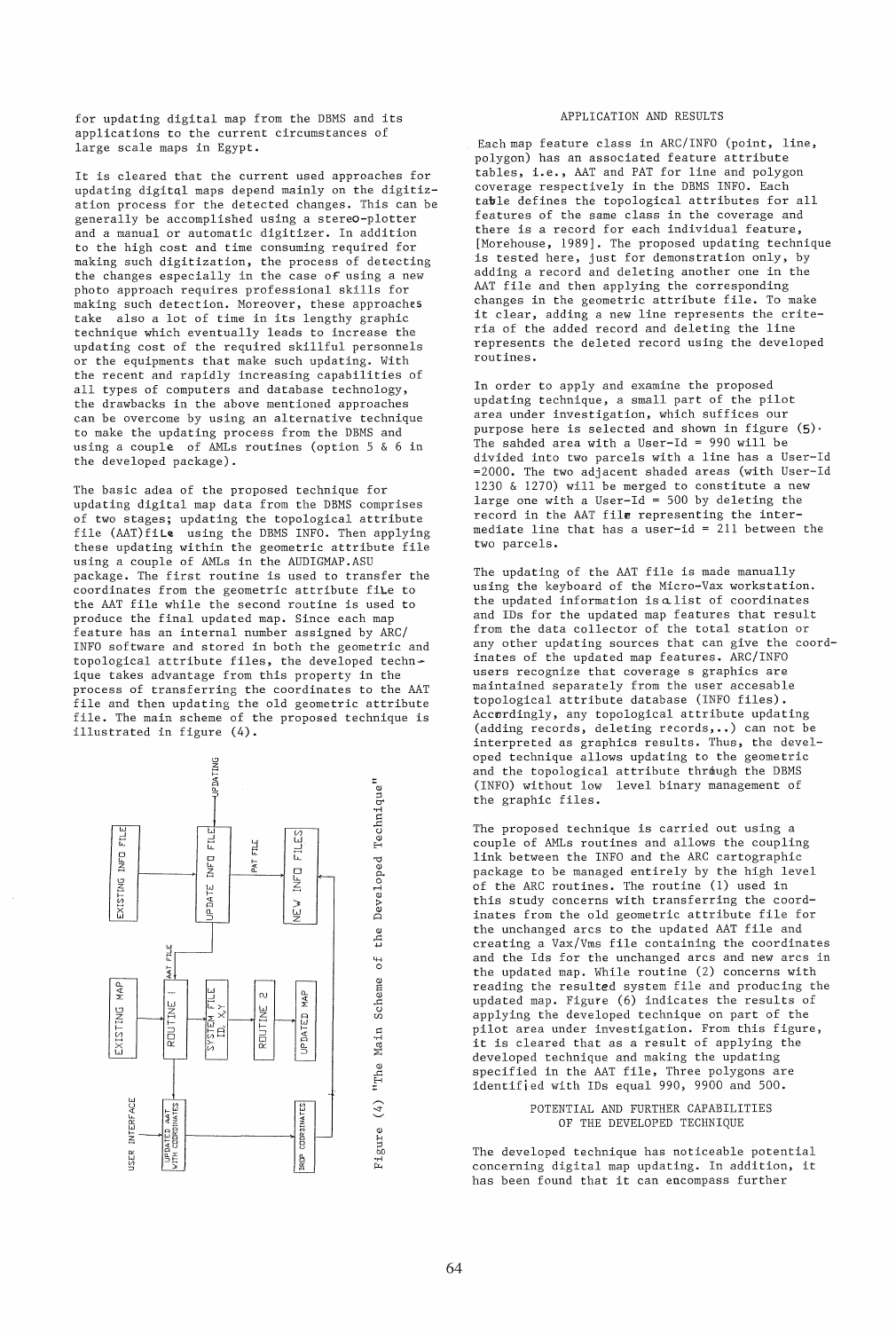

Figure (5) "Test Area Before Updating"



Figure (6) "The Test Area After Updating using The Developed Technique"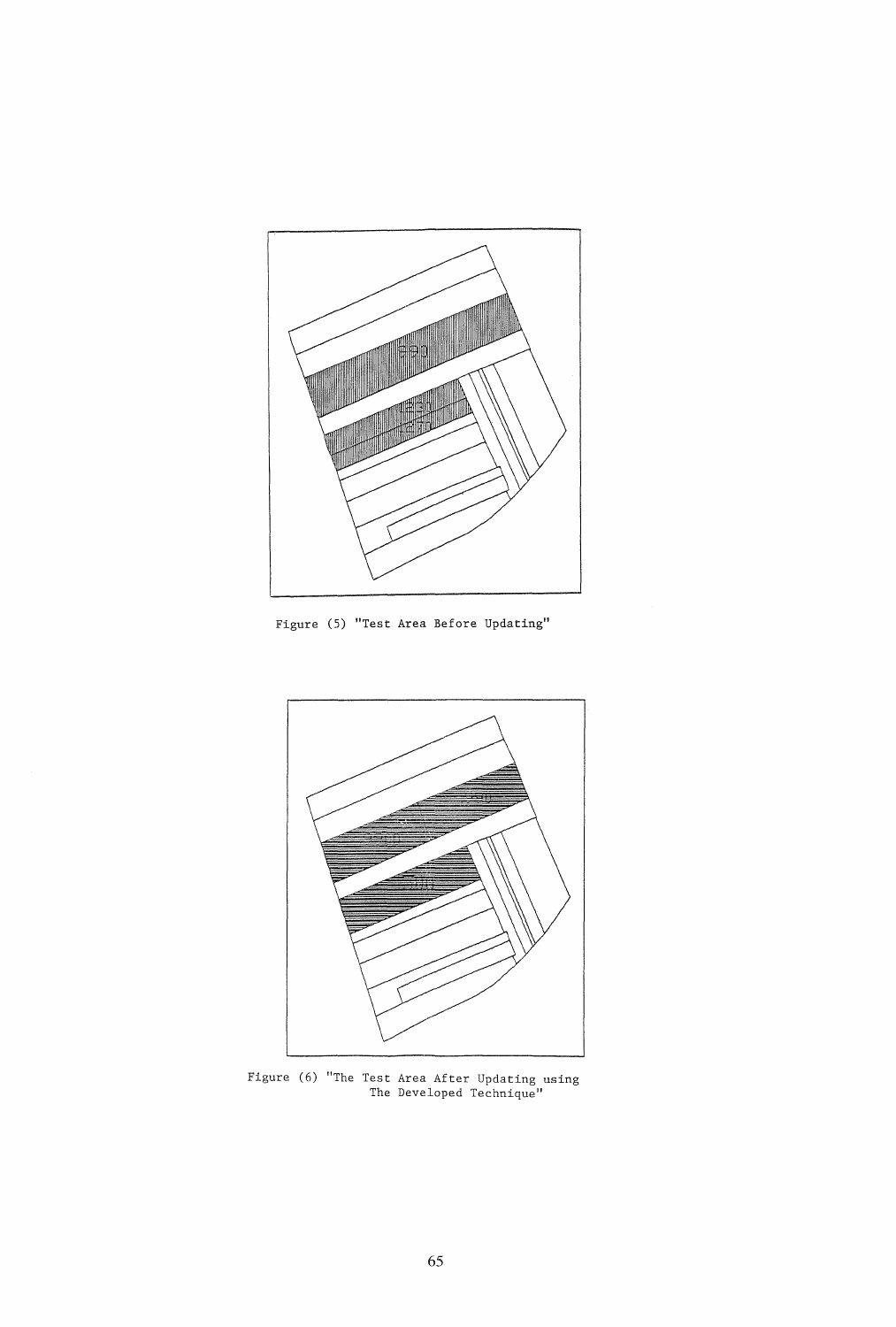$capabilities$  concerning spatial database queries $·$ The following are the highlights and prospects of the proposed technique concerning these two respctive items.

## Concerning Map Updating

The operator in the developed updating technique deals only with the database tables. Thus, it is not required a skillful personnel to make the required updating compared to the previously mentioned updating approaches. Accordingly, the proposed technique can be implemented without professional skills. The system operator can update the reqired topological attribute records without the necessity of long time period training on a particular GIS system. Also, the developed techniqueallows to update the connectivity attributes using the developed AMLs routines and through INFO DBMS without low-level management of the graphic file. This will help greatly in the process of planning, updating and analyzing of networks such as city streets, water ways and telephone lines.

Moreover, the developed technique can be refined to accept data from other updating sources of large scale maps, like for instance, total station digital data that are stored in the data collector in the form of IDs and X, Y coordinates can be combined with the old AAT INFO file to form a new updated AAT file and running the developed routines to form the new updated map.

# Concerning DataBase Queries

The link established between the topolgical attributes and the geometric attributes in the proposed updating technique can be developed to give a capability to make spatial queries with non-procedural or declarative queries in INFO DBMS as illustrated in figure (7), where the user has to specify only what results are required without specifying how the data will be handled to give such answers.



Figure (7) "An Alternative Way For Displaying Graphic Info Queries"

#### CONCLSIONS

The investigation in this study proved that with the recent and rapid improvement in database management technology, updating of large scale map data can easily be made within the database tables without the complexity of making such updating from the graphics with great efficiency and relatively short time. In addition, the proper design of the relational DBMS used in this study and its capability in updating objects make the proposed updating technique simple and more efficient to be implemented without professional skills at a higher degree of success and a shortness of executing time.

This study presents an alternative technique for the management of topological attribute from the DBMS to update large scale digital map and for the coupling of graphics and attibute database. The further integration of these database components can solve and optimize the Ad-hoc queries from the DBMS where the user can make nonprocrdural spatial queries and display the graphic results from the DBMS using the described alternative way in this study and through a developed couple of AMLs routine. Besides, this study indicates that the total station can play an important role in updating large scale maps especially using the proposed technique presented in this paper.

#### REFERENCES

Akif, O.A., (1991), "Digital Mapping, Automatic Structuring and Classification for Urban Area Using a Graphics Workstation", Ph.D Dissertation, Faculty of Eng., Ain Shams Univ., Cairo, Egypt.

Chapman, D.P. and N. Dalton, (1989), "A Compact Representation of Cartographic Topology Using Nested Binary Tree", Auto-Carto/RICS, Education Trust, Project Report.

Cooper, A. (1989), "The South African Standard for the Exchange of Digital Georeferenced Information", Auto-Carto 9 Proceedings, Ninth International Symposium on Computer Assisted Cartography, Baltimore, Maryland, U.S.A.

Date, C.J (1990), "An Intoduction to Database Systems", Fifth Edition.

El-Shiemy, N. (1990), "Map Revision and Monitoring Urban Expansion Using Areal and Space Photogrammetry", M.Sc Thesis, Faculty of Eng., Ain Shams Univ., Cairo, Egypt.

Hassen, K.M. (1992), "Towards Automatic Handling and Updating of Digital Map Data for a Land Information System in Egypt", M.Sc Thesis, Faculty of Eng., Ain Shams University, cairo, Egypt.

Herring, R.J. (1989a), "The Definition and Development of a Topological Spatial Data System", Photogrammetry & LIS, 6-17 March, Swiss Federal Institute of Tehnology (EPEL), Eucblens, Lausanne.

Herring, R.J. (1989b), "A Fully Integrated Geographic Information System", Auto-Carto 9 Proceedings, Baltimore, Maryland, U.S.A.

Makarovic, B. (1982), "Database Updating by Digital Mono-Plotting", Proceedings Of ISPRS Symposium, Hyatt Regenecy Crystal City, Virginia, U.S.A.